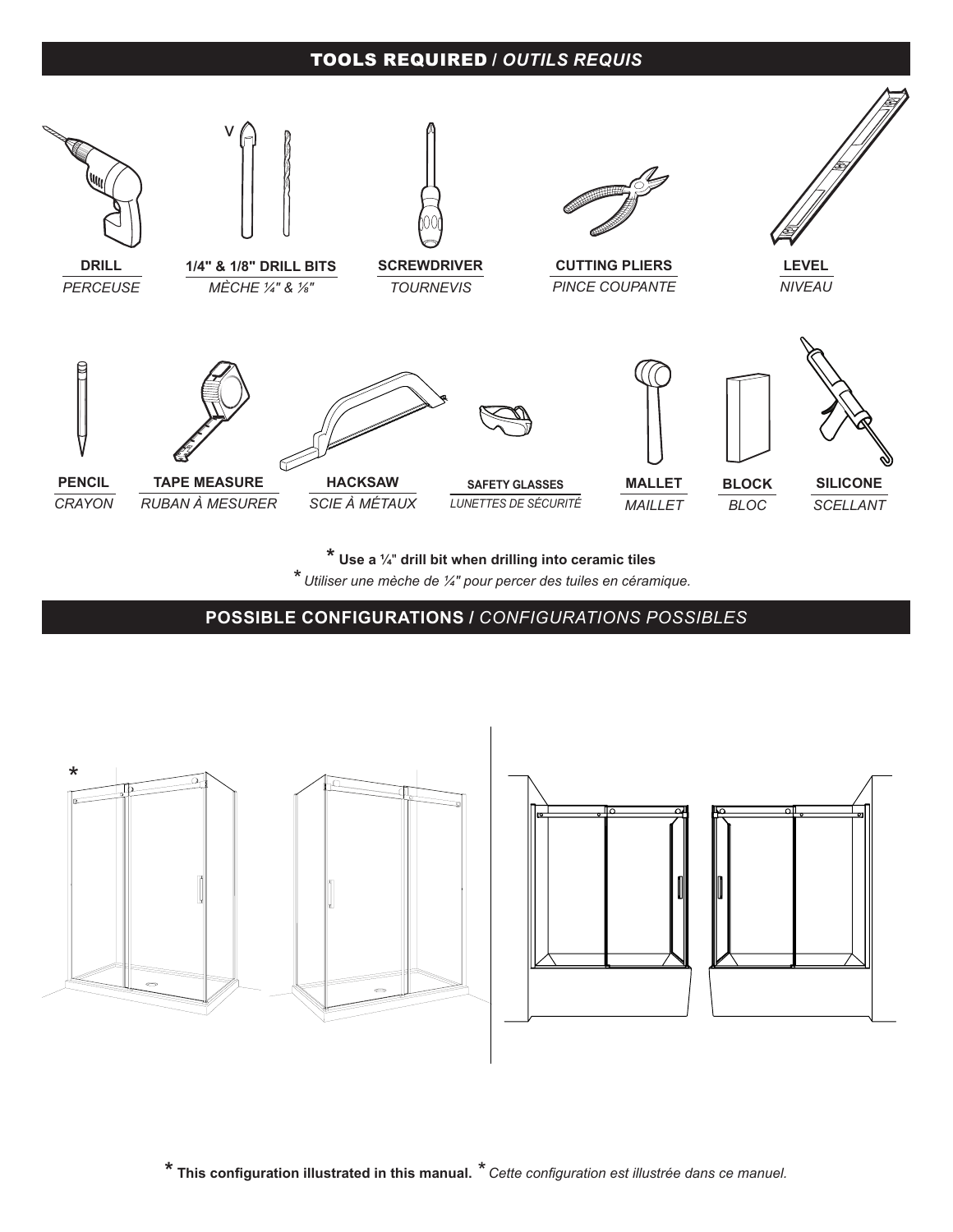#### **DETECTING THE S.R.T SIDE ON THE GLASS / DÉTECTER LE CÔTÉ** *S.R.É SUR LE VERRE*

**The panels are treated differently on each side. Locate the Microtek and S.R.T label that is installed on the MICROTEK side (the INTERIOR side of the shower). Remove the sticker at the end of the installation.**

*Les panneaux ont un traitement différent sur chaque côté. Localiser l'étiquette Microtek et S.R.É qui est installée sur le côté du MICROTEK (la face INTÉRIEURE de la douche). Retirer l'étiquette à la fin de l'installation.*



#### **CONFIGURATION LISTING /** *LISTE DE CONFIGURATION*

**Please cross-check the labels from the packaging with the codes below as well as the corresponding bottom guide to ensure you have the correct products.**

*Veuillez vérifier que les étiquettes de la boîte d'emballage correspondent aux codes suivants ainsi que le guide inférieur concerné pour s'assurer d'avoir les bons produits.*

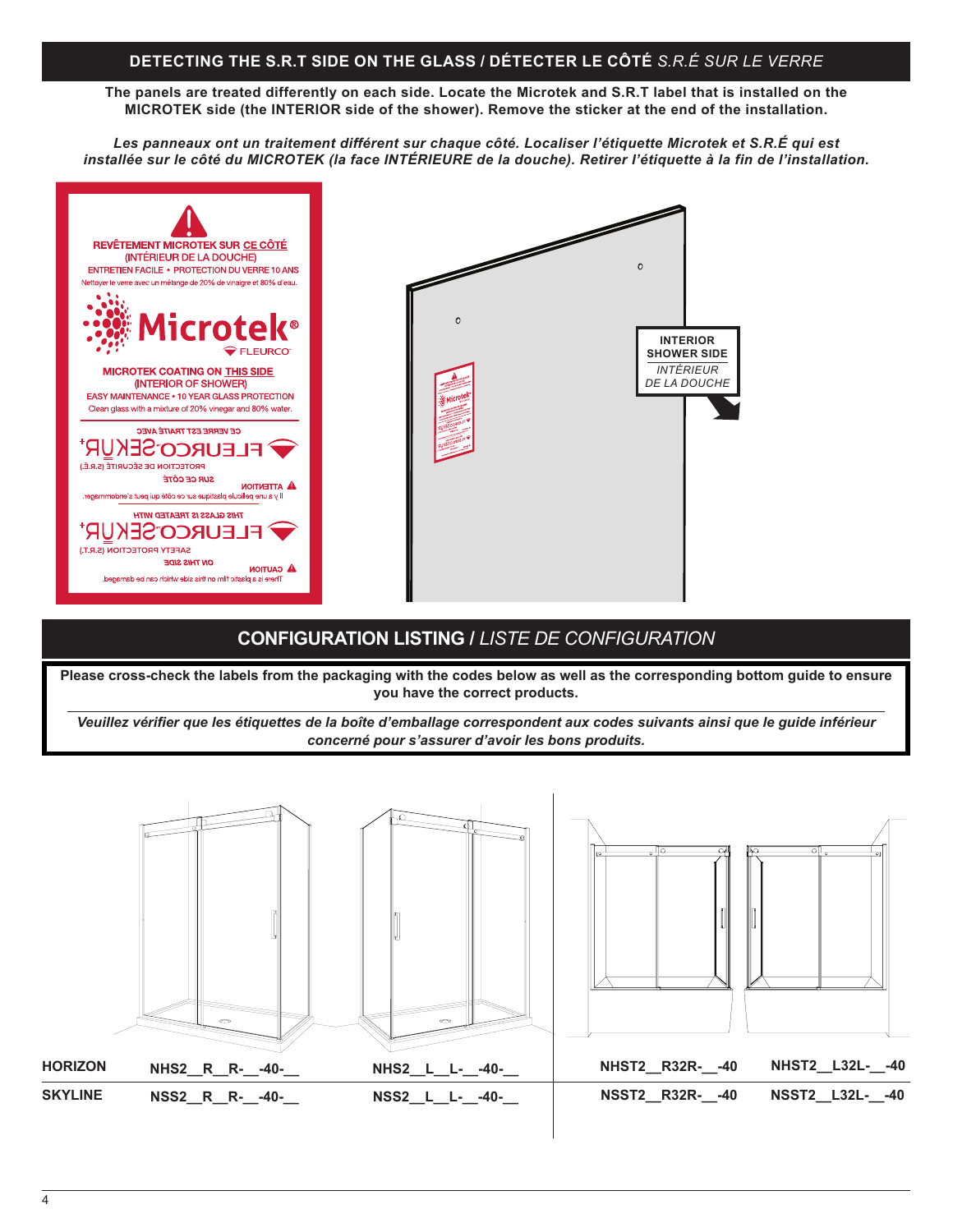### **RIGHT CONFIGURATION /** *CONFIGURATION À DRIOT*

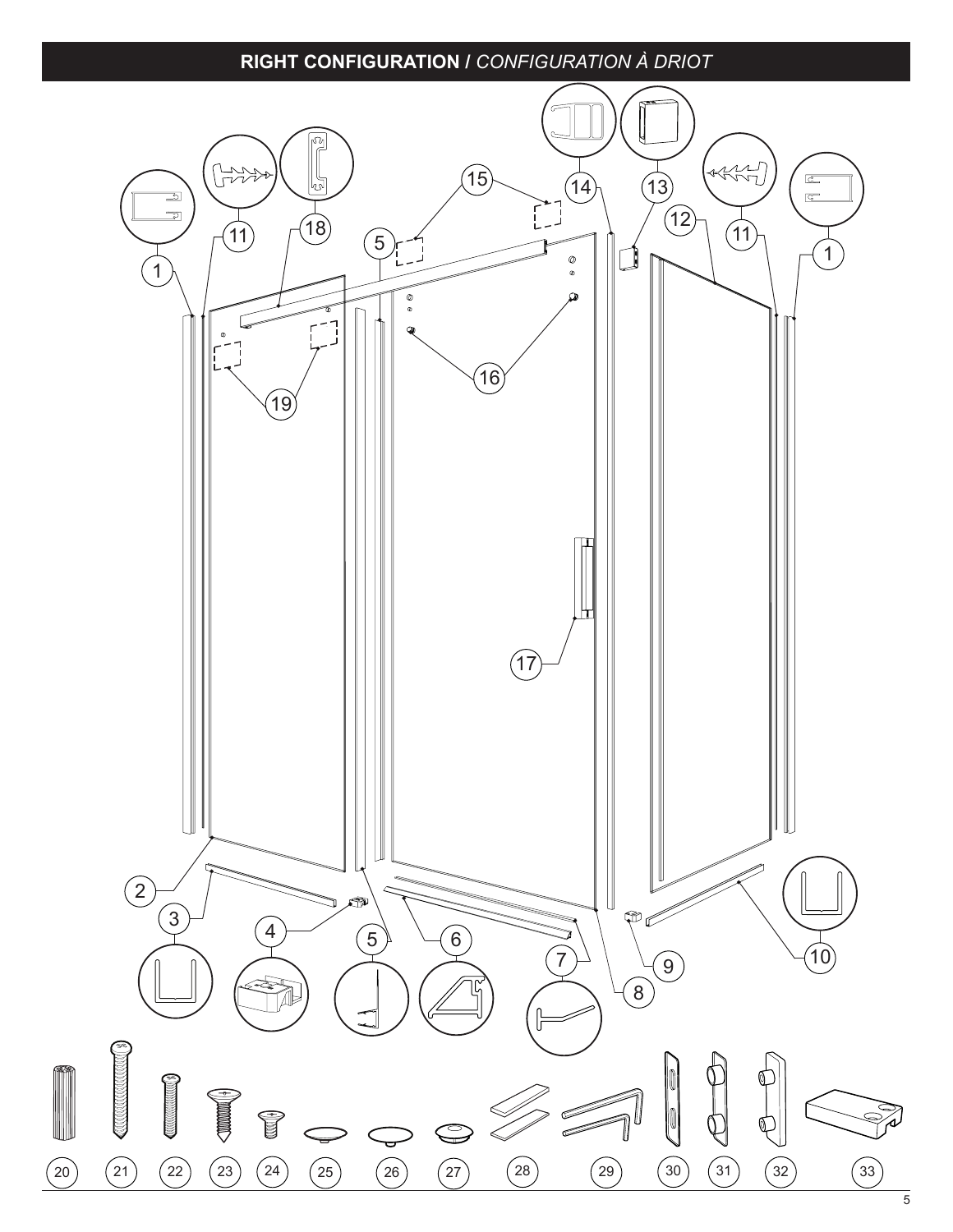### **LEFT CONFIGURATION /** *CONFIGURATION À GAUCHE*

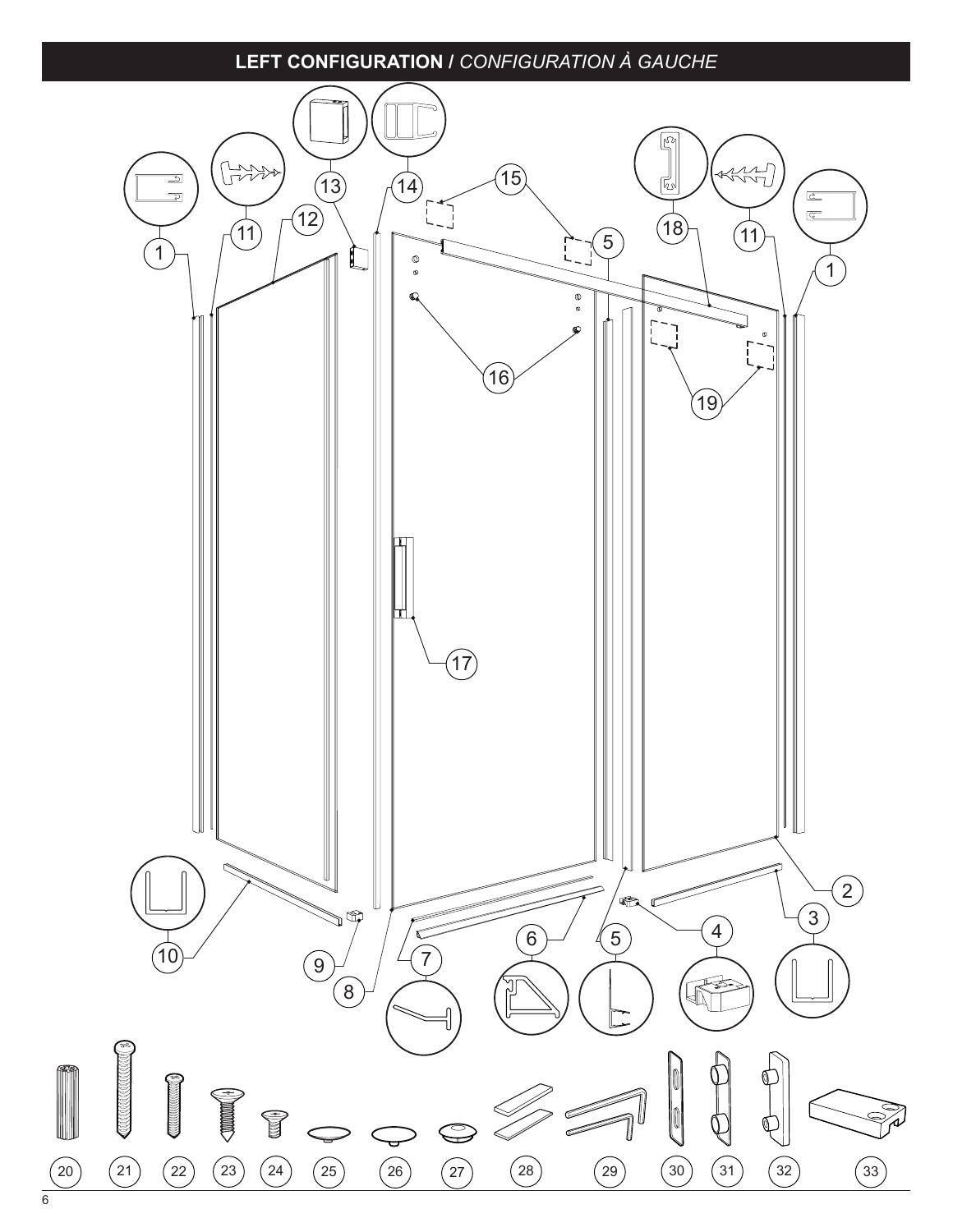# **RIGHT CONFIGURATION PART LISTING /** *LISTE DE PIÈCES POUR COFIGURATION À DROIT*

| <b>ITEM</b>    | <b>FLEURCO CODE</b>                                  | <b>PARTS LISTING / LISTE DES PIÈCES</b>                                                               | <b>QTY</b>     |
|----------------|------------------------------------------------------|-------------------------------------------------------------------------------------------------------|----------------|
| 1              | NH/S-WJAMB-XX                                        | <b>WALLJAMB</b> / JAMBAGE                                                                             | 1              |
| $\overline{2}$ |                                                      | <b>FIXED PANEL / PANNEAU FIXE</b>                                                                     | 1              |
| 3              | NH/S-UCHANNEL-42-XX-1                                | <b>U-CHANNEL FOR FIXED PANEL / PROFILÉ EN «U» POUR PANNEAU FIXE</b>                                   | 1              |
| 4              | NH/S-B-GUIDE-XXR                                     | <b>BOTTOM GUIDE / GUIDE INFÉRIEUR</b>                                                                 | 1              |
| 5              | <b>COEX HS100-81</b>                                 | MID GASKET FOR DOOR PANEL AND FIXED PANEL /<br>JOINT LATÉRAL POUR LE PANNEAU DE PORTE ET PANNEAU FIXE | $\mathbf{2}$   |
| 6              | NH/S-THRESHOLD-34-XX                                 | THRESHOLD / SEUIL                                                                                     | 1              |
| $\overline{7}$ | <b>COEX HS110-33</b>                                 | <b>THRESHOLD GASKET / JOINT DU SEUIL</b>                                                              | 1              |
| 8              |                                                      | <b>DOOR PANEL / PANNEAU DE PORTE</b>                                                                  | 1              |
| 9              | NH/S-UTELBOW-XX                                      | <b>CORNER ANCHOR / ANCRAGE DU COIN</b>                                                                | 1              |
| 10             | NH/S-UCHANNEL-42-XX-1                                | <b>U-CHANNEL FOR RETURN PANEL / PROFILÉ EN «U» POUR PANNEAU DE RETOUR</b>                             | 1              |
| 11             | VINYL-NH-S-86                                        | <b>WALL JAMB GASKET / JOINT DU JAMBAGE</b>                                                            | $\overline{2}$ |
| 12             |                                                      | <b>RETURN PANEL / PANNEAU DE RETOUR</b>                                                               | 1              |
| 13             | <b>NH/S-BRACKET-XX</b>                               | <b>WALL MOUNT BRACKET / SUPPORT MURAL</b>                                                             | 1              |
| 14             | MAGNET-NH-D-8-RP-86<br><b>MAGNET-NH-D-8-RP-86-33</b> | FLAT MAGNETIC SIDE DOOR GASKET / JOINT LATÉRAL MAGNÉTIQUE PLAT DE LA PORTE                            | 1              |
| 15             |                                                      | ROLLER (see chart below) / ROULETTE (voir le tableau ci-dessous)                                      | 1              |
| 16             | NH/S-ANTIJUMP-XX                                     | <b>ANTI-JUMP</b> / ANTI-SAUT                                                                          | 1              |
| 17             | NH/S-HANDLE-XX                                       | <b>DOOR HANDLE / POIGNÉE DE PORTE</b>                                                                 | 1              |
| 18             | NH/S-BAR-ASSY-**-XX                                  | <b>RUNNING RAIL / BARRE DE ROULEMENT</b>                                                              | 1              |
| 19             |                                                      | <b>GLASS FASTENER (see chart below)</b> / FIXATION DE VERRE (voir le tableau ci-dessous)              | $\overline{2}$ |
| <b>ITEM</b>    |                                                      | <b>HARDWARE LISTING / LISTE DE QUINCAILLERIE</b>                                                      | <b>QTY</b>     |
| 20             |                                                      | <b>WALL PLUG / CHEVILLE</b>                                                                           | 8              |
| 21             |                                                      | <b>PAN HEAD SCREW / VIS À TÊTE CYLINDRIQUE</b>                                                        | 6              |
| 22             |                                                      | <b>PAN HEAD SCREW / VIS À TÊTE CYLINDRIQUE</b>                                                        | $\overline{2}$ |
| 23             |                                                      | <b>FLAT HEAD SELF-TAPPING SCREW / VIS AUTO TARAUDAGE À TÊTE PLATE</b>                                 | 4              |
| 24             |                                                      | FLAT HEAD SELF-TAPPING SCREW / VIS AUTO TARAUDAGE À TÊTE PLATE                                        | $\overline{2}$ |
| 25             |                                                      | <b>FASTENER CAPS / CAPUCHON DE FIXATION</b>                                                           | $\mathbf{2}$   |
| 26             |                                                      | <b>ROLLER CAPS / CAPUCHON DE ROULETTE</b>                                                             | $\overline{2}$ |
| 27             |                                                      | <b>CORNER ANCHOR CAP / CAPUCHON D'ANCRAGE DU COIN</b>                                                 | 1              |
| 28             |                                                      | CLEAR SETTING BLOCK (4 X 1/32" & 4 X 1/3") / BLOC À NIVEAU TRANSPARENT (4 X 1/32" & 4 X 1/4")         | 8              |
| 29             |                                                      | <b>HEX KEY / CLÉ HEXAGONALE</b>                                                                       | $\overline{2}$ |
| 30             |                                                      | <b>INTERIOR WALL MOUNT BRACKET GASKET / JOINT INTÉRIEUR DU SUPPORT MURAL</b>                          | 1              |
| 31             |                                                      | <b>EXTERIOR WALL MOUNT BRACKET GASKET / JOINT EXTÉRIEUR DU SUPPORT MURAL</b>                          | 1              |
| 32             |                                                      | <b>WALL MOUNT BRACKET FOR RETURN PANEL / SUPPORT MURAL POUR PANNEAU DE RETOUR</b>                     | 1              |
| 33             | NH/S-WJAMBCAP-XX                                     | <b>WALLJAMB CAP / CAPUCHON DU JAMBAGE</b>                                                             | $\overline{2}$ |
|                | <b>ONLER ORTIONS</b> LOCUCTION RES. ROULETTE         | $\overline{C}$                                                                                        |                |





**LEGEND / L**EGENDE<br>XX **= FINISH/F**INI (11, 25, 33)<br>\*\* **= LENGTH** / LONGUEUR (54, 60, 79, 86 ETC)<br>++ **= CODE** / CODE (AC, ABN)